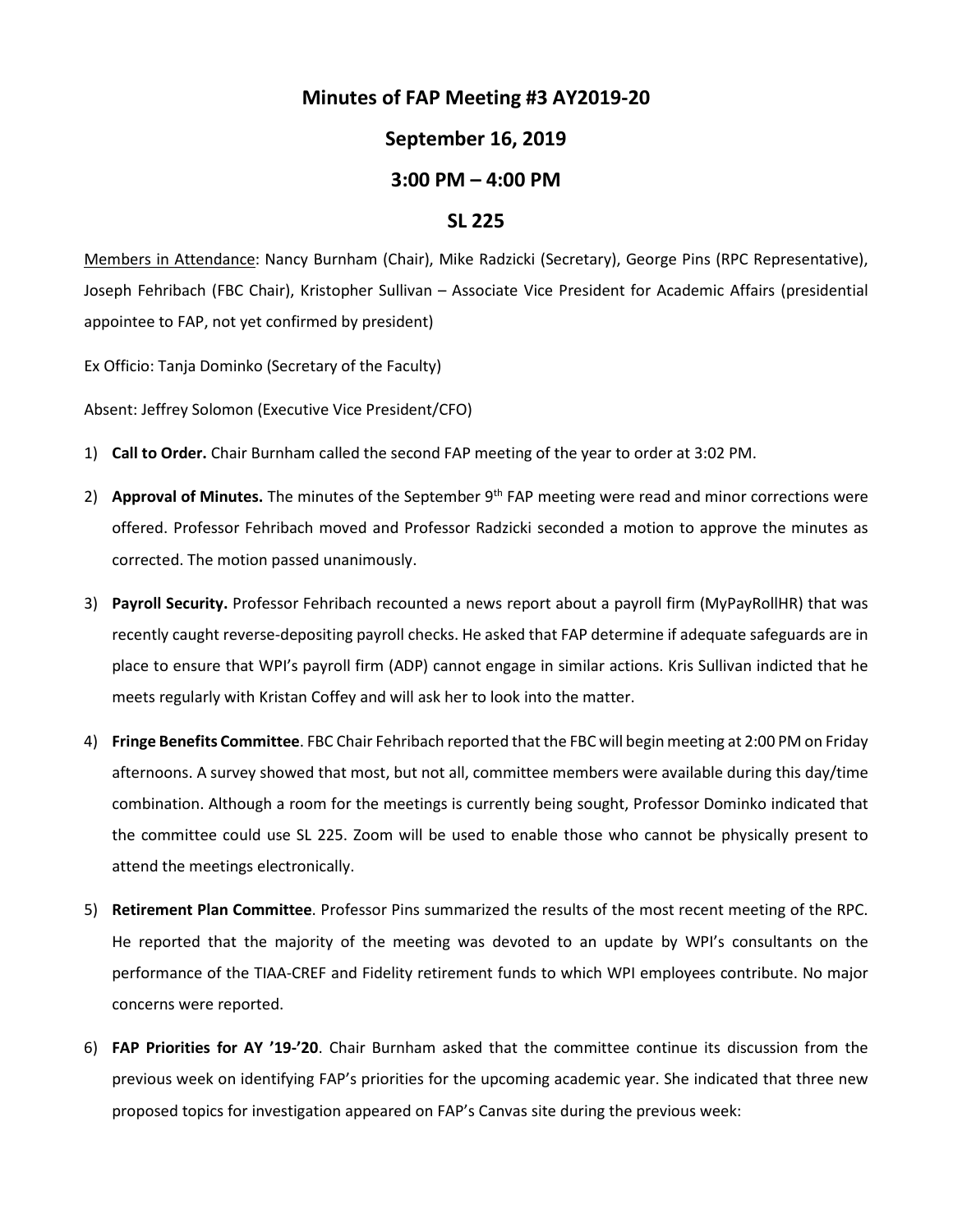- a) The relatively slow growth of WPI's endowment.
- b) The extent to which faculty-administration interaction should be restricted to the Division of Academic Affairs or more broadly spread across other WPI organizational entities such as admissions, IT, CPE, marketing, and HR.
- c) The internal and external financial control mechanisms utilized by WPI that are in place to avoid financial trouble.

Chair Burnham added these suggested topics to the master list of proposed topics previously identified by FAP and then led a process of classifying them as either "quick" to address or "complicated" to address. The results were as follows:

| Quick                                                                                                                        | <b>Complicated</b>                                                                                                                 |
|------------------------------------------------------------------------------------------------------------------------------|------------------------------------------------------------------------------------------------------------------------------------|
| The relatively slow growth of WPI's endowment                                                                                | Transparency in the faculty evaluation process                                                                                     |
| The extent to which faculty-administration<br>interaction should be restricted to the Division of<br><b>Academic Affairs</b> | Transparency in the process by which merit pay<br>increases, promotional pay increases, and equity<br>pay increases are determined |
| WPI's internal and external financial control<br>mechanisms                                                                  | Trends in WPI's net tuition rate                                                                                                   |
| Married graduate student housing                                                                                             | <b>Faculty loading models</b>                                                                                                      |
| IT issues as they pertain to faculty                                                                                         | Salary benchmarking                                                                                                                |
|                                                                                                                              | Workday issues as they pertain to faculty                                                                                          |
|                                                                                                                              | Healthcare benefits, including improved<br>chiropractic care                                                                       |

A discussion ensued on several of the categorized topics:

- **Married graduate student housing**. Professor Dominko suggested that FAP could use data on the number of married graduate students with families who are looking for WPI housing. Kris Sullivan noted that the folks at Residential Services have lots of data and could be approached. Chair Burnham said that she would contact them.
- **The relatively slow growth of WPI's endowment.** Kris Sullivan suggested that Jeff Solomon be asked to explain the role of the Trustees' Investment Committee to FAP and to summarize its thinking relative to WPI's endowment.
- **Workday issues as they pertain to faculty.** Kris Sullivan argued that many of the problems with Workday have occurred for two main reasons. First, because WPI is laying the railroad track while the train is rolling on the track – i.e., WPI is using Workday while it is being rolled it out. Second, because WPI has not yet completed a one year-round cycle through the system. Professor Fehribach argued that, although Workday has lots or training materials and surveys, it is not user-friendly. Kris Sullivan